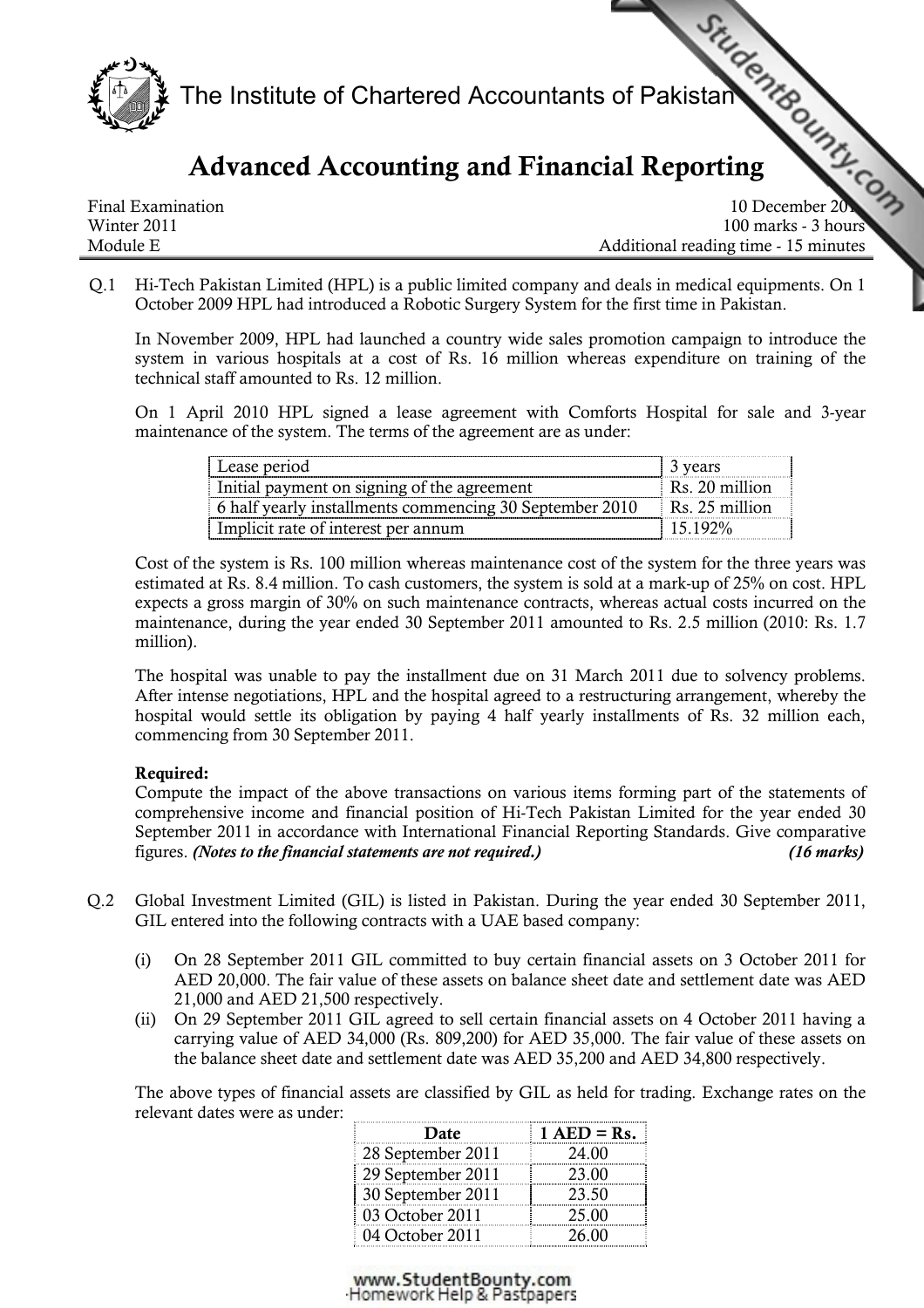# Required:

Prepare accounting entries to record the above transactions on the relevant dates in accordance with International Financial Reporting Standards, using:

- 
- (a) Trade date accounting (b) Settlement date accounting (16 marks)
- Q.3 Alpha Pakistan Limited (APL) is a listed company and has 60% holding in Bravo Limited (BL). The company is in the process of preparation of its consolidated financial statements for the year ended 30 September 2011. Following are the extracts from the information that has been gathered so far:

| <b>Consolidated Statement of Comprehensive Income (Draft)</b> |                |  |
|---------------------------------------------------------------|----------------|--|
|                                                               |                |  |
|                                                               | Rs. in million |  |
| Sales                                                         | 65,000         |  |
| Cost of products sold                                         | (59, 110)      |  |
| Other operating income                                        | 2,000          |  |
| Operating expenses                                            |                |  |
| Financial expenses                                            |                |  |
| Income tax expense                                            |                |  |
| Profit for the year                                           | 2.800          |  |
| Profit attributable to                                        |                |  |
| Owners of the holding company                                 |                |  |
| Non-controlling interest                                      | 300            |  |
|                                                               |                |  |

#### Consolidated Statement of Financial Position (Draft)

|                               | 2011           | 2010   |                               | 2011           | 2010  |
|-------------------------------|----------------|--------|-------------------------------|----------------|-------|
|                               | Rs. in million |        |                               | Rs. in million |       |
| <b>Equity and liabilities</b> |                |        | Assets                        |                |       |
| Share capital (Rs. 10 each)   | 550            | 500    | Property, plant and equipment | 1.100          | 900   |
| Retained earnings             | 5.950          | 3.600  | Goodwill                      | 5              |       |
| Non-controlling interest      | 235            | 120    | Long term receivables         | 24             | 29    |
| Long term loans               | 440            | 145    | Stock in trade                | 6.760          | 4,280 |
| Deferred tax                  | 210            | 10     | Trade debts                   | 7,534          | 5,421 |
| Trade and other payables      | 4.688          | 3.970  | Other receivables             | 900            | 725   |
| Accrued financial expenses    | 35             | 30     | Cash and bank balances        | 2.645          | 2,980 |
| Provision for taxation        | 200            | 25     |                               |                |       |
| Short term borrowings         | 6,670          | 5,950  |                               |                |       |
|                               | 18,978         | 14.350 |                               |                |       |

Following additional information is available:

- (i) During the year, BL sold goods amounting to Rs. 140 million to APL at a margin of 25% of cost. 40% of the above amount remained unpaid and 30% of the goods remained unsold as on 30 September 2011. No adjustments in this regard have been made in the above statements.
- (ii) Depreciation charge for the year was Rs. 75 million and Rs. 15 million for APL and BL respectively.
- (iii) During the year APL acquired property, plant and equipment amounting to Rs. 250 million against a long term loan.
- (iv) The amount of long term receivables represents present value of interest free loans to employees. The gross value of the loans is Rs. 27 million (2010: Rs. 33 million).
- (v) Operating expenses include bad debt expenses amounting to Rs. 44 million. During the year, trade debtors amounting to Rs. 30 million were written off.
- (vi) Trade and other payables include APL's unclaimed dividend amounting to Rs. 8 million (2010: Rs. 10 million). At APL's Board meeting held on 30 November 2011, final cash dividend of Rs. 3.0 per share has been proposed (2010: Final cash dividend of Rs 2.0 per share and 10% bonus shares).

#### Required:

Prepare a consolidated statement of cash flows including all relevant notes for Alpha Pakistan Limited for the year ended 30 September 2011 using the direct method in accordance with International Financial Reporting Standards. (Ignore corresponding figures.) (23 marks)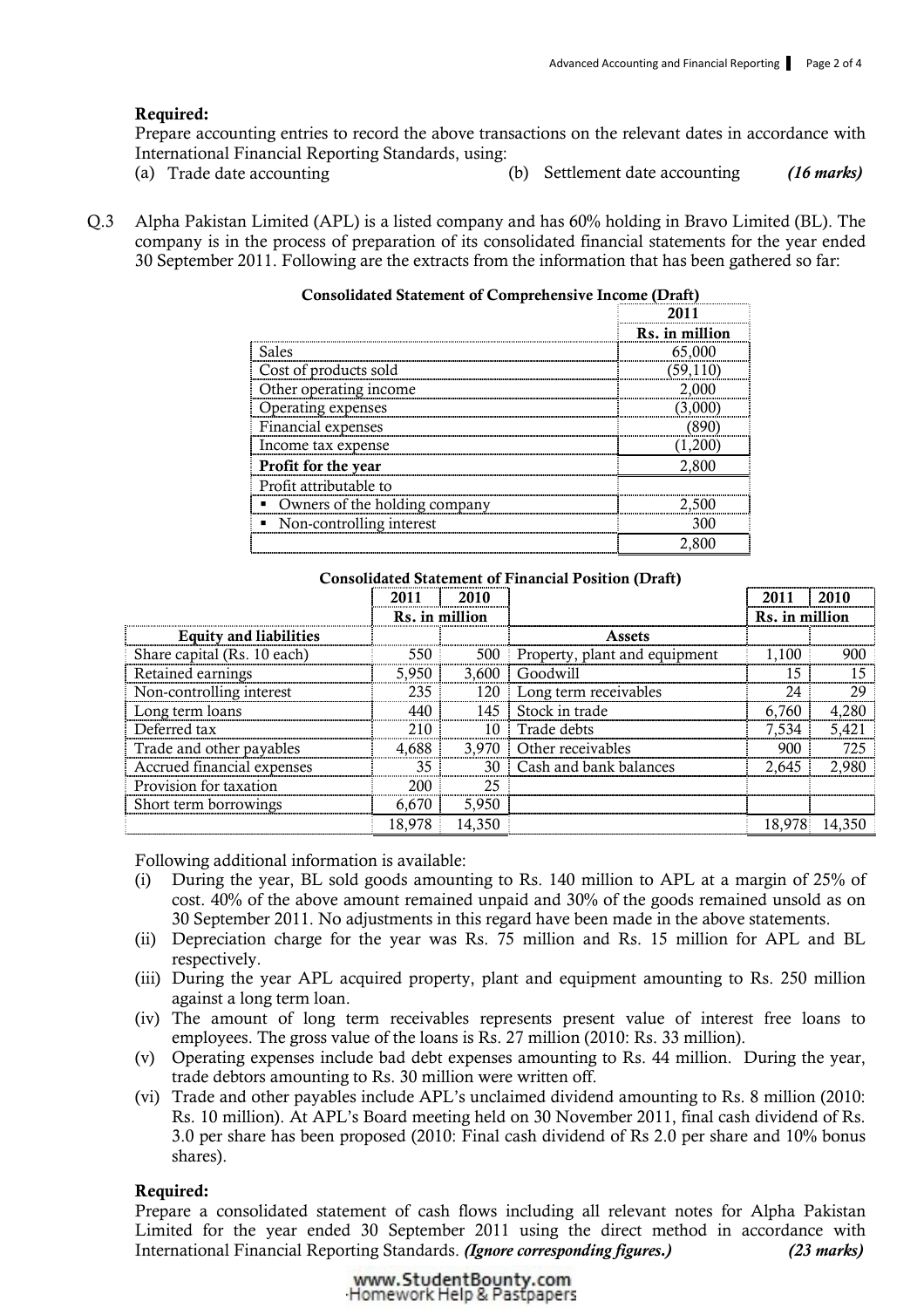Q.4 On 1 October 2009 Sky Limited (SL) acquired 25% holding (2.5 million ordinary shares) in Mars Limited (ML) for Rs. 900 million. On the date of acquisition, ML's equity was as follows:

|                                         | Rs. in million |
|-----------------------------------------|----------------|
| Ordinary share capital (Rs. 100 each)   |                |
| I Share premium                         |                |
| Retained earnings                       |                |
| 12% cumulative preference share capital |                |

On the above date, fair value of a building owned by ML exceeded its carrying value by Rs. 12 million and its estimated useful life was 15 years. Fair values of all other assets and liabilities of ML were equal to their carrying values.

Following additional information is available:

- (i) ML's profit after tax for the year ended 30 September 2011 was Rs. 250 million (2010: Rs. 240 million). Dividend received from ML amounted to Rs. 30 million (2010: nil).
- (ii) Cost of goods purchased from SL and included in ML's closing inventory was Rs. 10 million (2010: Rs. 16 million). SL makes a profit of 20% on all sales.
- (iii) Applicable tax rate is 35% and 10% for business and dividend income respectively.

On 1 January 2011, SL acquired 70% holding (7 million ordinary shares) in Jupiter Limited (JL) for Rs. 1,400 million. SL has been following a policy to account for investments in associates using equity basis of accounting. Since SL is now required to prepare consolidated financial statements, it needs to change its accounting policy for investments in associates, for the purpose of preparation of its separate financial statements, to comply with the requirements of International Financial Reporting Standards.

# Required:

Prepare the following notes (relevant portion only) for incorporation in the separate financial statements of Sky Limited for the year ended 30 September 2011:

(a) Change in accounting policy

(b) Investments

(Show all the necessary disclosures and comparative figures in respect of the above, in accordance with International Financial Reporting Standards.) (22 marks)

Q.5 XL (Private) Limited is a long established company and provides a range of services to business organizations for development of their human resources. Most of its staff consists of qualified and experienced professionals.

The company plans to expand its business by establishing a research division. In this respect, XL is evaluating a proposal for raising finance by issuing ordinary shares. To estimate value of its shares, XL has identified a listed company, PL Limited, which is engaged in similar business.

Financial statistics and other information as of 30 September 2011, for XL and PL, are given below:

|                                                                     | XL Limited   PL Limited |       |
|---------------------------------------------------------------------|-------------------------|-------|
|                                                                     | $-$ Rs. in million $-$  |       |
| Ordinary share capital as at 1 October 2010 (Rs. 10 each)           | 400                     | 1.000 |
| 10% cumulative preference shares as at 1 October 2010 (Rs. 10 each) | 120                     |       |
| Right shares issued on 1 April 2011 (Rs. 10 each)                   |                         |       |
| Total comprehensive income                                          | 292                     | 600   |
| Dividend paid                                                       | 168                     |       |

PL issued right shares on 1 April 2011 at Rs. 25 per share. The prevailing market price per share on the date of issue and on 30 September 2011 was Rs. 35 and Rs. 40 respectively.

PL's total comprehensive income includes unrealized gain of Rs. 15 million on investments available for sale.

 Annual rate of growth in earnings and dividends for XL and PL is estimated at 5% and 4.5% respectively. The cost of equity of companies having similar businesses is estimated at 15% per annum.